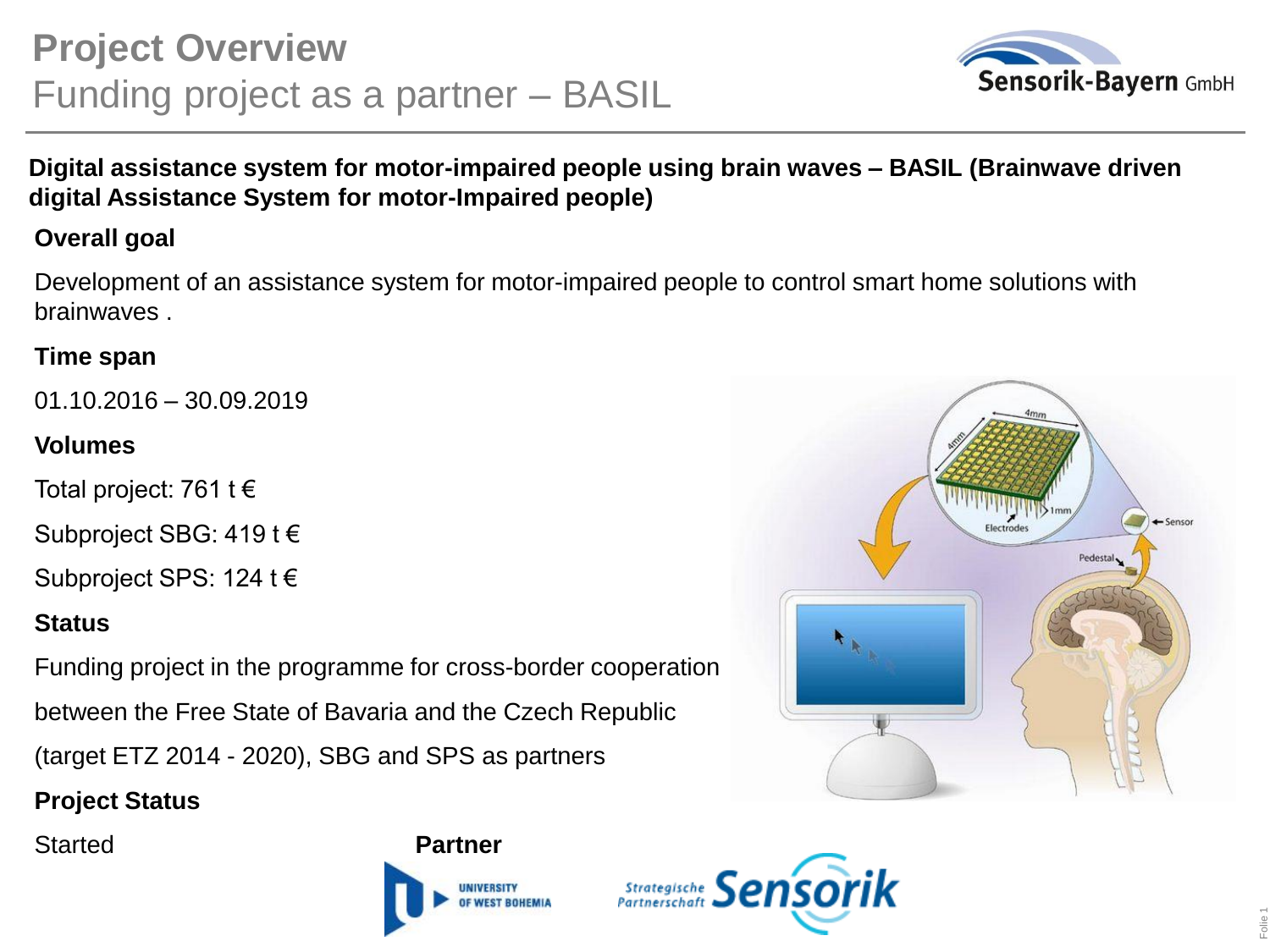

## **Development goals:**

- Wireless, comfortable sensor technology for recording brain activity
- Algorithms for the recognition of operations from brain activity
- Self-learning algorithms to adapt the system to the user
- Integration of the system into a Smart-Home environment
- Connection of the system to the cloud for self-learning adaptation of the system to the user

#### **Tasks of the SBG:**

- Development of wireless sensor technology for recording brain activity (hardware, firmware)
- Development of a base station with cloud connection for evaluation of measured activities (hardware and software)
- Integration of the base station into a smart-home